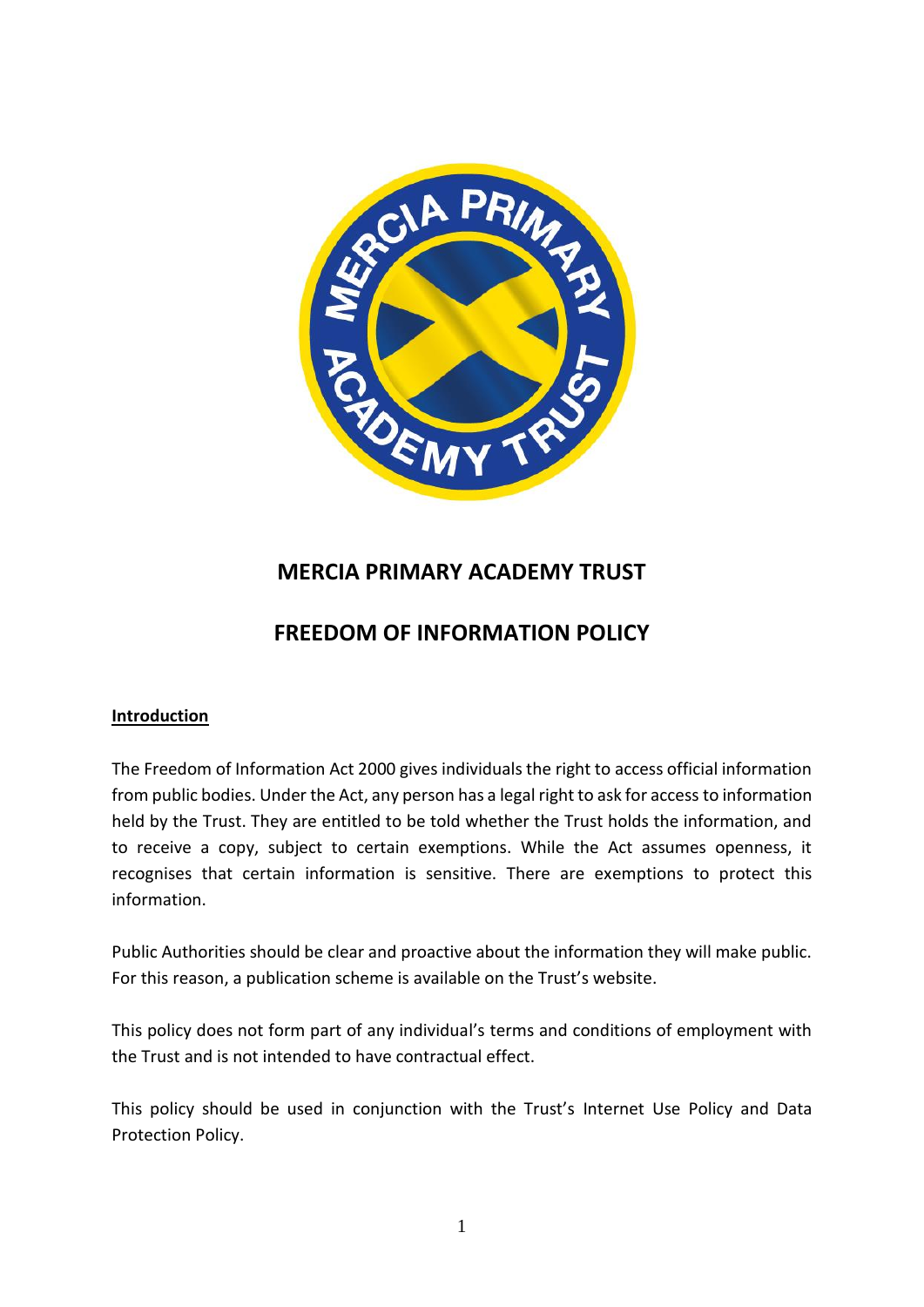#### **Requests**

Requests under Freedom of Information should be made to the Trust CEO, Mr Richard Lane. However, the request can be addressed to anyone in the Trust; so all staff need to be aware of the process for dealing with requests.

Requests for information that are not data protection or environmental information requests will be covered by the Freedom of Information Act: -

*Data Protection enquiries (or subject access requests)* are requests where the enquirer asks to see what personal information the Trust holds about the enquirer. If the enquiry is a Data Protection request, the Trust's Data Protection Policy should be followed.

*Environmental Information Regulations enquiries* are those which relate to air, water, land, natural sites, built environment, flora and fauna, and health, and any decisions and activities affecting any of these. These could therefore include enquiries about recycling, phone masts, Trust playing fields, car parking etc. If the enquiry is about environmental information, follow the guidance on the Department for Environment, Food and Rural Affairs (DEFRA) website.

Freedom of Information requests must be made in writing, (including email), and should include the enquirers name and correspondence address (email addresses are allowed), and state what information they require. There must be enough information in the request to be able to identify and locate the information. If this information is covered by one of the other pieces of legislation (as referred to above), they will be dealt with under the relevant policy/procedure related to that request.

If the request is ambiguous and/or the Trust requires further information in order to deal with your request, the Trust will request this further information directly from the individual making the request. Please note that the Trust do not have to deal with the request until the further information is received. Therefore, the time limit starts from the date that the Trust receives all information required in order to deal with the request.

The requester does not have to mention the Act, nor do they have to say why they want the information. There is a duty to respond to all requests, telling the enquirer whether or not the information is held, and supplying any information that is held, except where exemptions apply. There is a time limit of 20 working days excluding Trust holidays for responding to the request.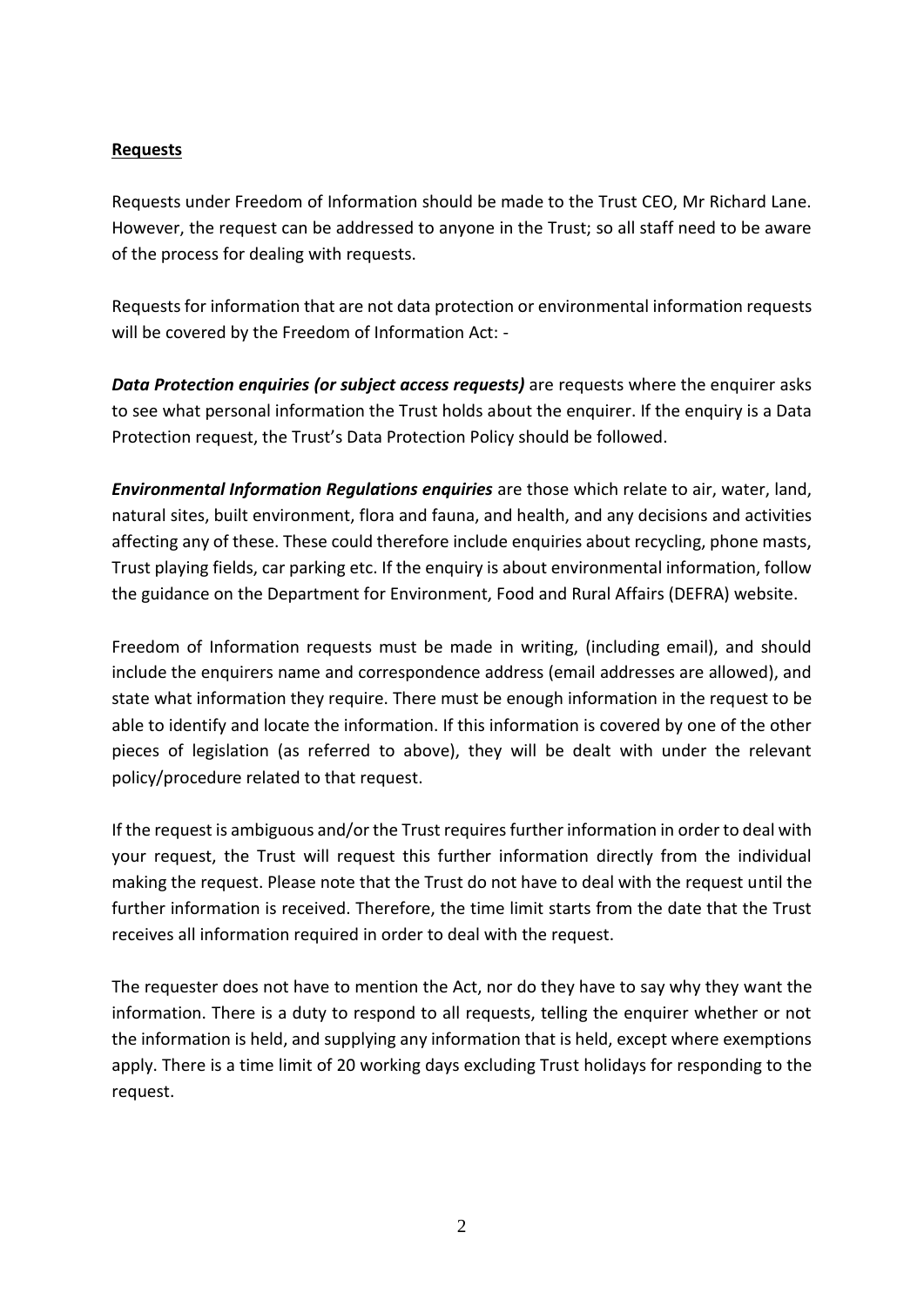## **Information**

Provided all requirements are met for a valid request to be made, the Trust will provide the information that it holds (unless an exemption applies).

"Holding" information means information relating to the business of the Trust:

- That the Trust has created; or
- That the Trust has received from another body or person; or
- Held by another body on the Trust's behalf.

Information means both hard copy and digital information, including email.

If the information is held by another public authority, such as the Local Authority, first check with them they hold it, then transfer the request to them. If this applies, the Trust will notify the enquirer that they do not hold the information and to whom they have transferred the request. The Trust will continue to answer any parts of the enquiry in respect of information it does hold.

When the Trust does not hold the information, it has no duty to create or acquire it; just to answer the enquiry, although a reasonable search will be made before confirming whether the Trust has the information requested.

If the information requested is already in the public domain, for instance through the Publication Scheme or on the Trust's website, the Trust will direct the enquirer to the information and explain how to access it.

The requester has the right to be told if the information requested is held by the Trust (subject to any of the exemptions). This obligation is known as the Trust's "duty to confirm or deny" that it holds the information. However, the Trust does not have to confirm or deny if:-

- The exemption is an absolute exemption; or
- In the case of qualified exemptions, confirming or denying would itself disclose exempted information.

#### **Vexatious Requests**

There is no obligation on the Trust to comply with vexatious requests. A vexatious request is one which is designed to cause inconvenience, harassment or expense rather than to obtain information, and would require a substantial diversion of resources or would otherwise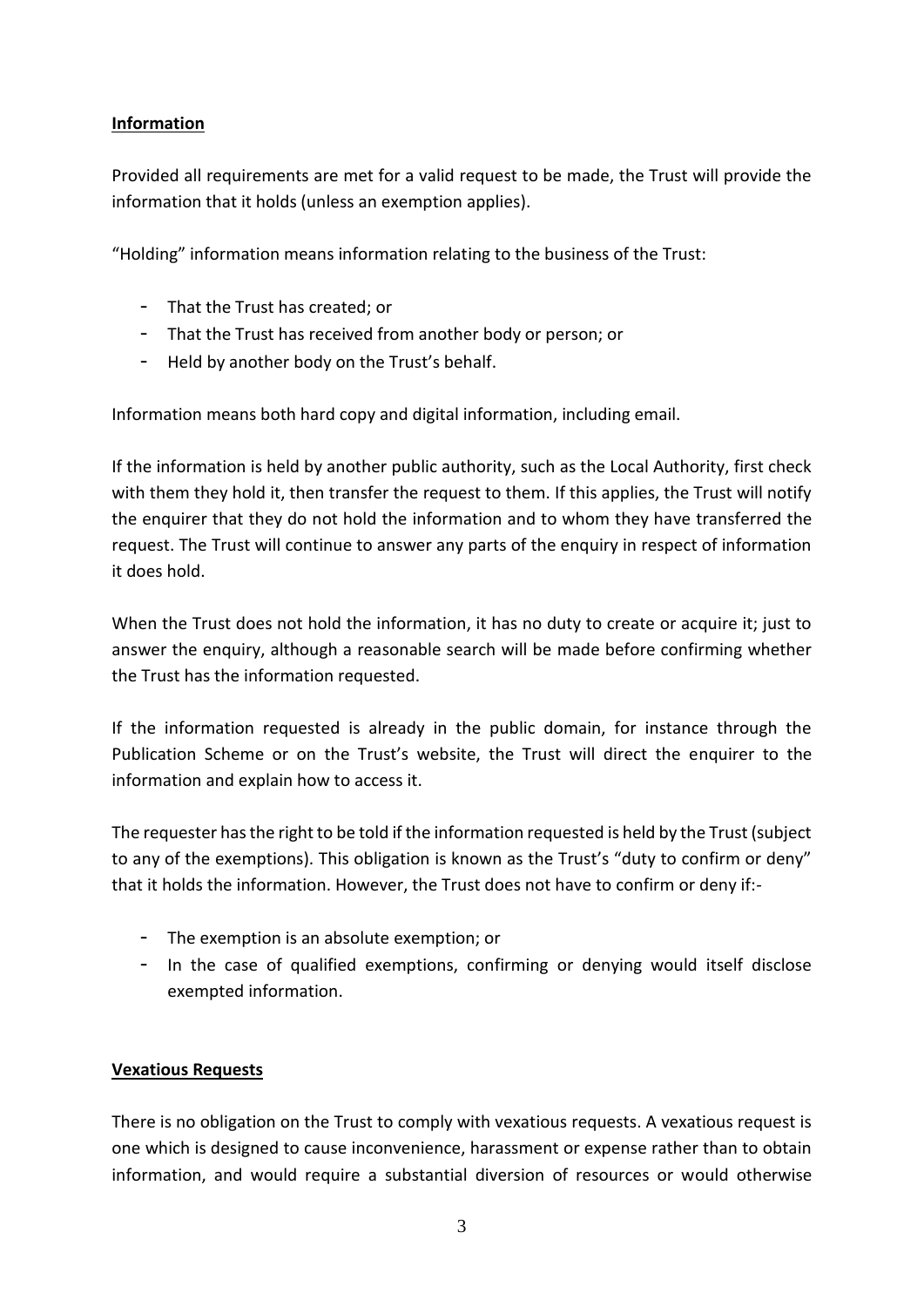undermine the work of the Trust. This however does not provide an excuse for bad records management.

In addition, the Trust does not have to comply with repeated identical or substantially similar requests from the same applicant unless a "reasonable" interval has elapsed between requests.

#### **Fees**

The Trust may charge the requester a fee for providing the requested information. This will be dependent on whether the staffing costs in complying with the request exceed the "threshold." The threshold is currently £450 with staff costs calculated at a fixed rate of £25 per hour (therefore 18 hours' work is required before the threshold is reached).

If a request would cost less than the threshold, then the Trust can only charge for the cost of informing the applicant whether the information is held, and communicating the information to the applicant (e.g. photocopying, printing and postage costs).

When calculating costs/threshold, the Trust can take account of the staff costs/time in determining whether the information is held by the Trust, locating and retrieving the information, and extracting the information from other documents. The Trust will not take account of the costs involved with considering whether information is exempt under the Act.

If a request would cost more than the appropriate limit, (£450) the Trust can turn the request down, answer and charge a fee or answer and waive the fee.

If the Trust is going to charge they will send the enquirer a fees notice. The Trust do not have to comply with the request until the fee has been paid. More details on fees can be found on the ICO website.

If planning to turn down a request for cost reasons, or charge a high fee, you should contact the applicant in advance to discuss whether they would prefer the scope of the request to be modified so that, for example, it would cost less than the appropriate limit.

Where two or more requests are made to the Trust by different people who appear to be acting together or as part of a campaign the estimated cost of complying with any of the requests may be taken to be the estimated total cost of complying with them all.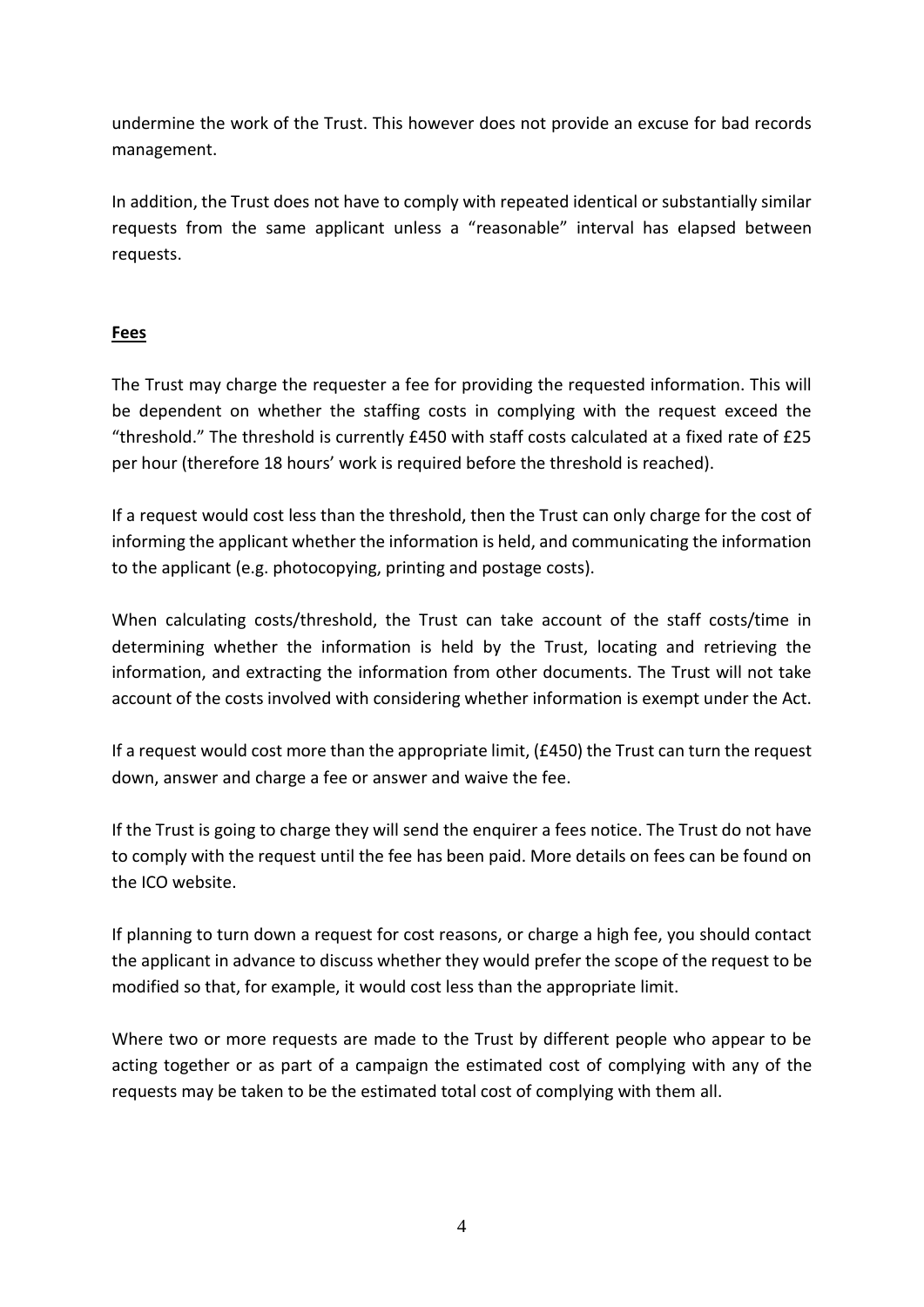### **Time Limits**

Compliance with a request must be prompt and within the time limit of 20 working days (excluding Trust holidays). Failure to comply could result in a complaint by the requester to the Information Commissioner. The response time starts from the time the request is received.

Where the Trust has asked the enquirer for more information to enable it to answer, the 20 working days' start time begins when this further information has been received.

If some information is exempt this will be detailed in the Trust's response.

If a qualified exemption applies and the Trust need more time to consider the public interest test, the Trust will reply in 20 working days stating that an exemption applies but include an estimate of the date by which a decision on the public interest test will be made. This should be within a "reasonable" time.

Where the Trust has notified the enquirer that a charge is to be made, the time period stops until payment is received.

#### **Third Party Data**

Consultation of third parties may be required if their interests could be affected by release of the information requested, and any such consultation may influence the decision.

Consultation will be necessary where:

- Disclosure of information may affect the legal rights of a third party, such as the right to have certain information treated in confidence or rights under Article 8 of the European Convention on Human Rights;
- The views of the third party may assist the Trust to determine if information is exempt from disclosure; or
- he views of the third party may assist the Trust to determine the public interest test.

Personal information requested by third parties is also exempt under this policy where release of that information would breach the Data Protection Act. If a request is made for a document (e.g. Governing Body minutes) which contains personal information whose release to a third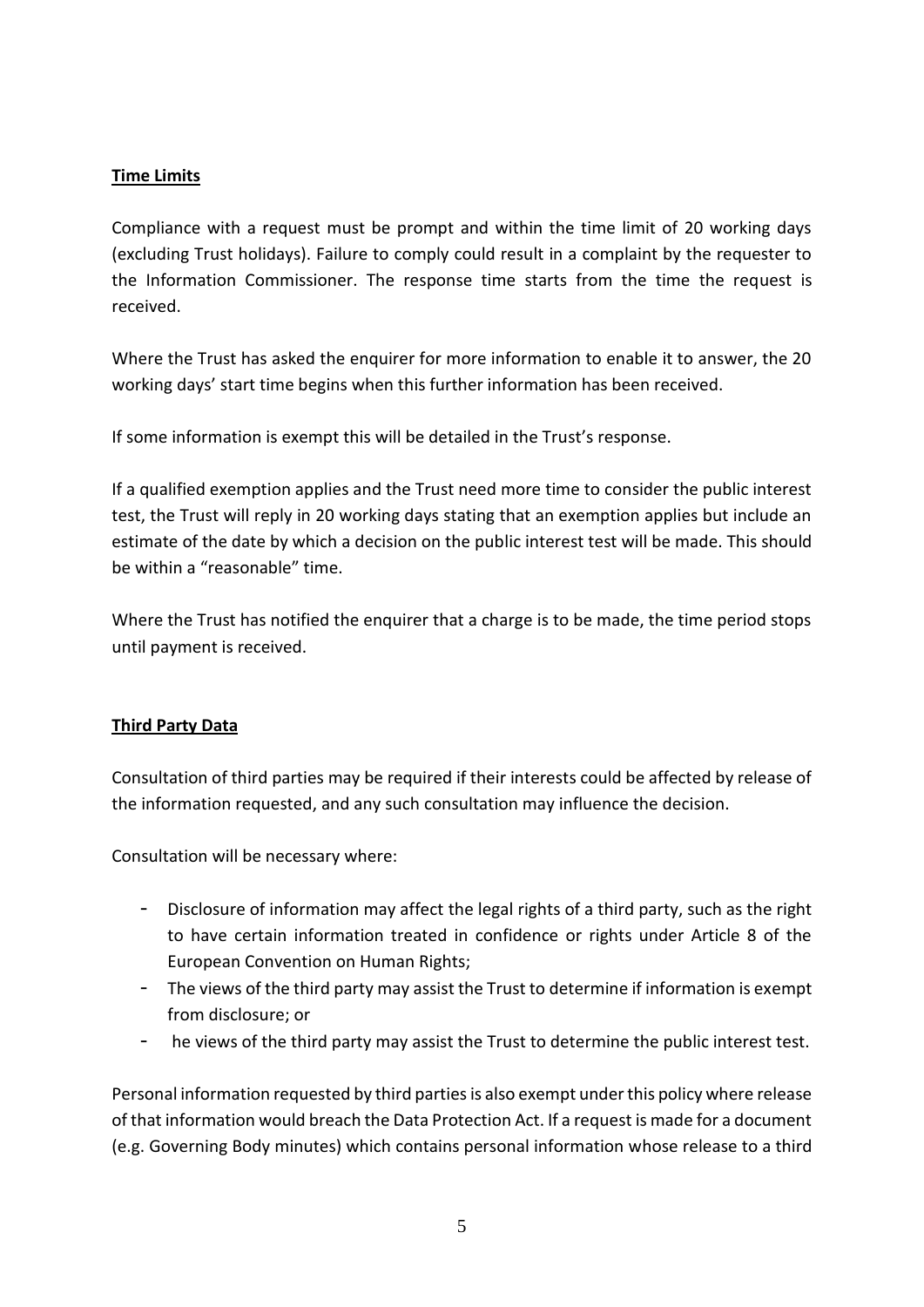party would breach the Data Protection Act, the document may be issued by blanking out the relevant personal information as set out in the redaction procedure.

## **Exemptions**

The presumption of the Freedom of Information Act is that the Trust will disclose information unless the Act provides a specific reason to withhold it. The Act recognises the need to preserve confidentiality and protect sensitive material in certain circumstances.

The Trust may refuse all/part of a request, if one of the following applies: -

- 1) There is an exemption to disclosure within the act;
- 2) The information sought is not held;
- 3) The request is considered vexatious or repeated; or
- 4) The cost of compliance exceeds the threshold.

A series of exemptions are set out in the Act which allow the withholding of information in relation to an enquiry. Some are very specialised in their application (such as national security) and would not usually be relevant to Trusts.

There are two general categories of exemptions: -

- **1) Absolute**: where there is no requirement to confirm or deny that the information is held, disclose the information or consider the public interest; and
- **2) Qualified**: where, even if an exemption applies, there is a duty to consider the public interest in disclosing information.

#### **Absolute Exemptions**

There are eight absolute exemptions set out in the Act. However, the following are the only absolute exemptions which will apply to the Trust: -

- Information accessible to the enquirer by other means (for example by way of the Trust's Publication Scheme);
- National Security/Court Records;
- Personal information (i.e. information which would be covered by the Data Protection Act);
- Information provided in confidence.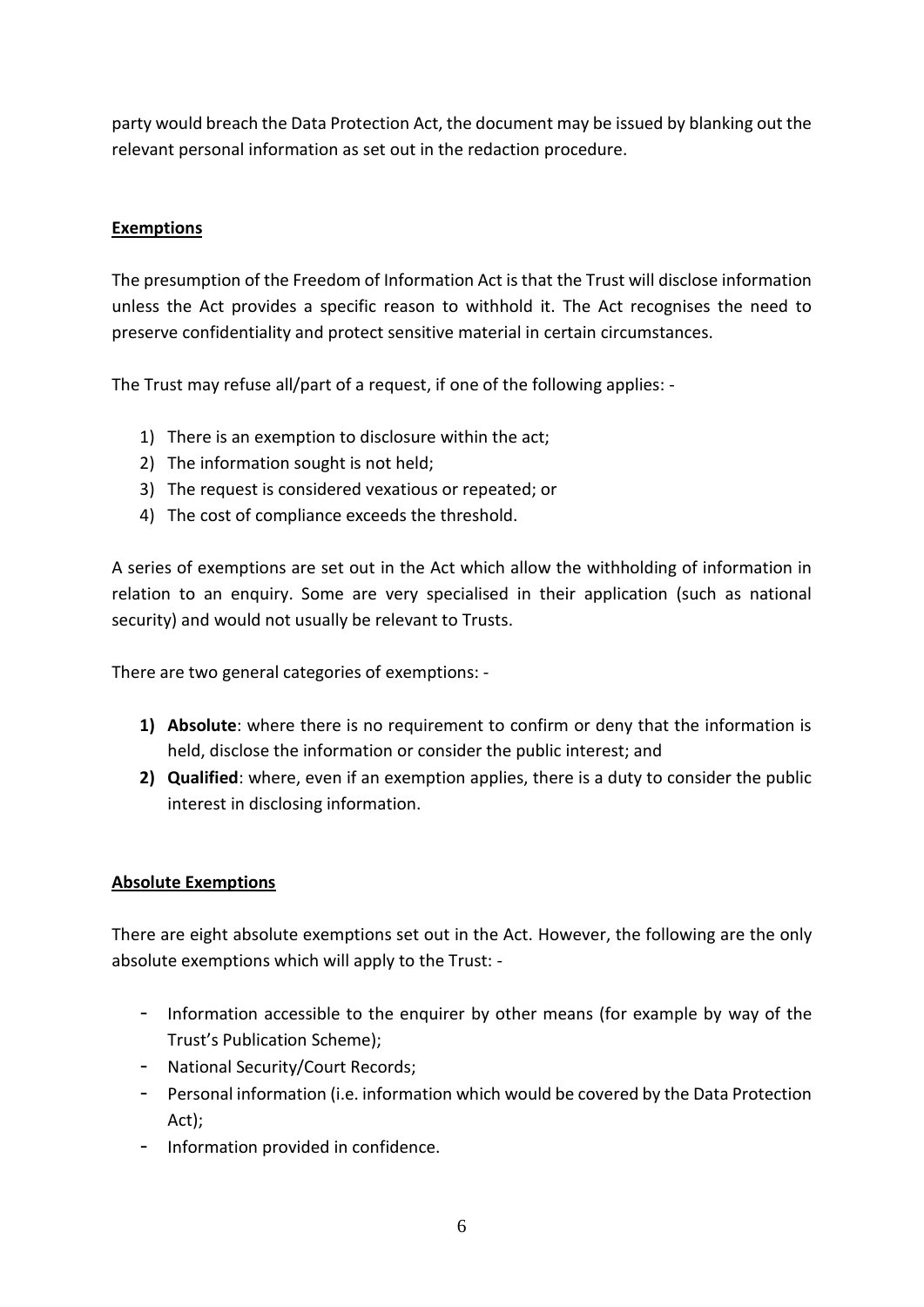If an absolute exemption exists, it means that disclosure is not required by the Act. However, a decision could be taken to ignore the exemption and release the information taking into account all the facts of the case if it is felt necessary to do so.

## **Qualified Exemptions**

If one of the below exemptions apply (i.e. a qualified disclosure), there is also a duty to consider the public interest in confirming or denying that the information exists and in disclosing information.

The qualified exemptions under the Act which would be applicable to the Trust are: -

- Information requested is intended for future publication (and it is reasonable in all the circumstances for the requester to wait until such time that the information is actually published);
- Reasons of National Security;
- Government/International Relations;
- Release of the information is likely to prejudice any actual or potential legal action or formal investigation involving the Trust;
- Law enforcement (i.e. if disclosure would prejudice the prevention or detection of crime, the prosecution of offenders or the administration of justice);
- Release of the information would prejudice the ability of the Trust to carry out an effective audit of its accounts, resources and functions;
- For Health and Safety purposes;
- Information requested is Environmental information;
- Information requested is subject to Legal professional privilege; and
- For "Commercial Interest" reasons.

Where the potential exemption is a qualified exemption, the Trust will consider the public interest test to identify if the public interest in applying the exemption outweighs the public interest in disclosing it.

In all cases, before writing to the enquirer, the person given responsibility by the Trust for dealing with the request will need to ensure that the case has been properly considered, and that the reasons for refusal, or public interest test refusal, are sound.

#### **Refusal**

If it is decided to refuse a request, the Trust will send a refusals notice, which must contain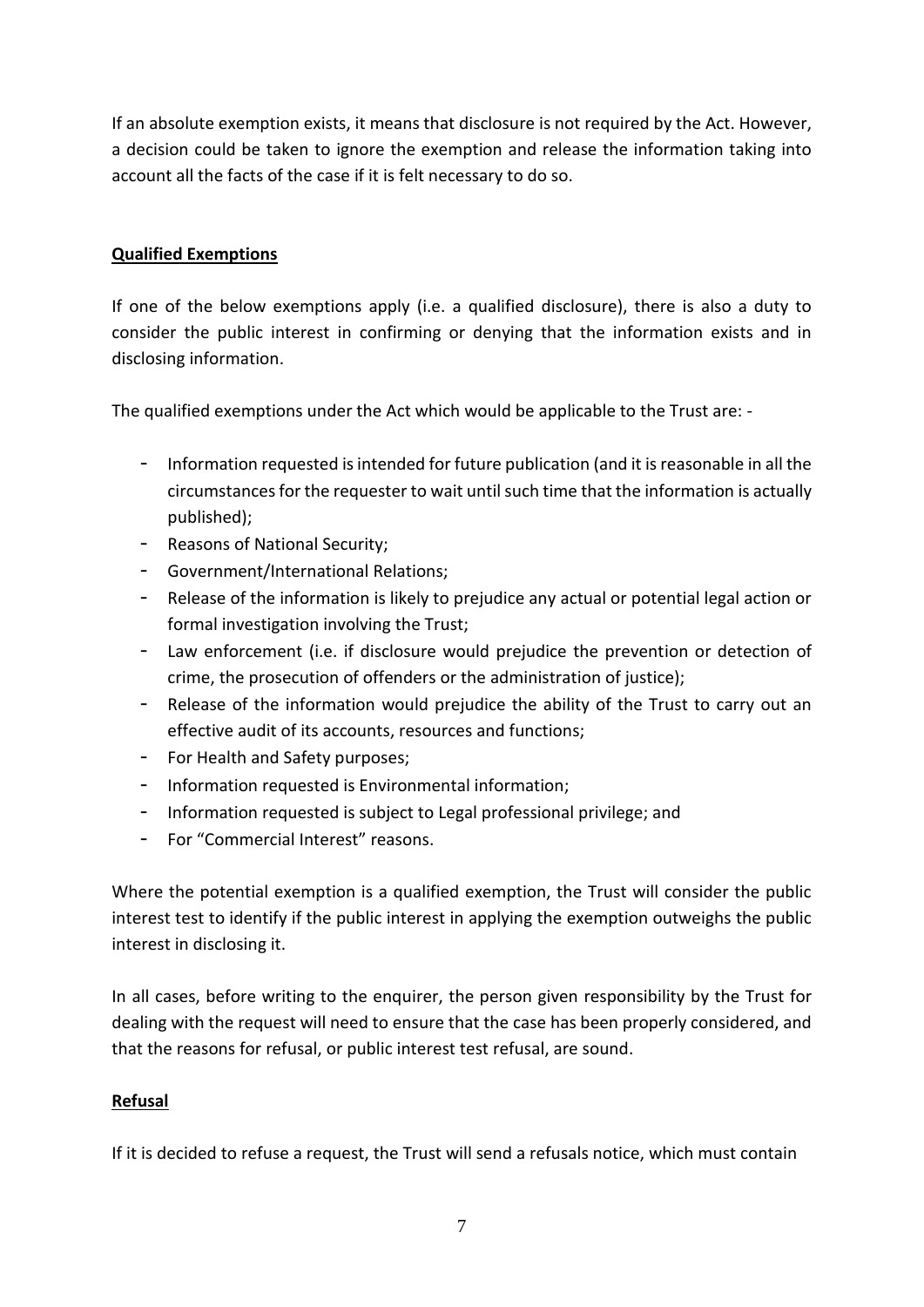- The fact that the responsible person cannot provide the information asked for;
- Which exemption(s) apply;
- Why the exemption(s) apply to this enquiry (if it is not self-evident);
- Reasons for refusal; and
- The Trust's complaints procedure.

For monitoring purposes and in case of an appeal against a decision not to release the information or an investigation by the Information Commissioner, the responsible person must keep a record of all enquiries where all or part of the requested information is withheld and exemptions are claimed. The record must include the reasons for the decision to withhold the information.

#### **Complaints/Appeals**

Any written (including email) expression of dissatisfaction should be handled through the Trust's existing complaints procedure. Wherever practicable the review should be handled by someone not involved in the original decision.

The Governing Body should set and publish a target time for determining complaints and information on the success rate in meeting the target. The Trust should maintain records of all complaints and their outcome.

If the outcome is that the Trust's original decision or action is upheld, then the applicant can appeal to the Information Commissioner. The appeal can be made via their website or in writing to:

| <b>Customer Contact</b>           |
|-----------------------------------|
| Information Commissioner's Office |
| <b>Wycliffe House</b>             |
| Water Lane                        |
| Wilmslow                          |
| SK9 5AF                           |
|                                   |
|                                   |

| Signed:                         | dated: |  |
|---------------------------------|--------|--|
| On behalf of the Governing Body |        |  |

*A signed copy of this document is available from the school office.*